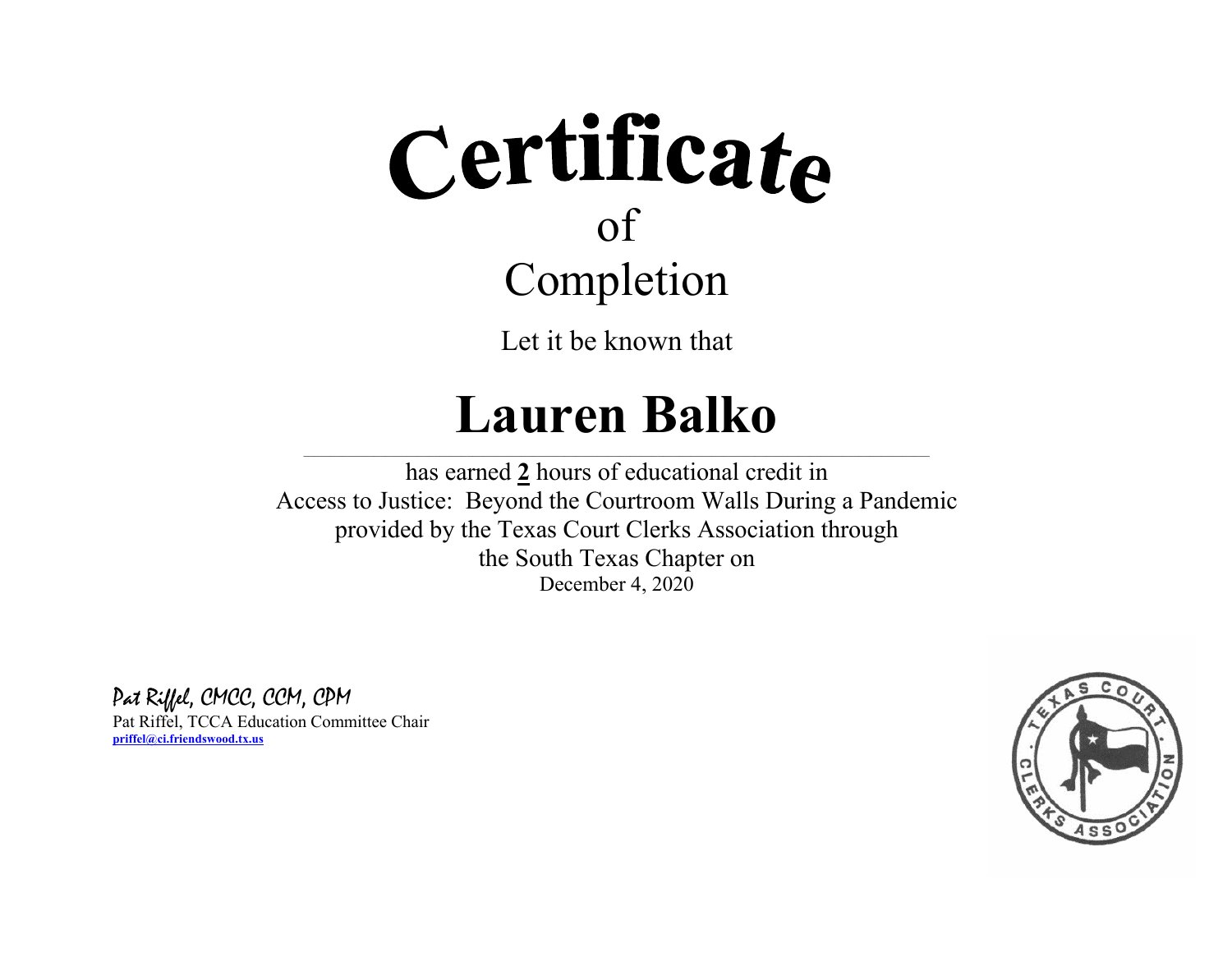Let it be known that

## **Shona Bohon**

 $\_$  , and the state of the state of the state of the state of the state of the state of the state of the state of the state of the state of the state of the state of the state of the state of the state of the state of the

has earned **2** hours of educational credit in Access to Justice: Beyond the Courtroom Walls During a Pandemic provided by the Texas Court Clerks Association through the South Texas Chapter on December 4, 2020

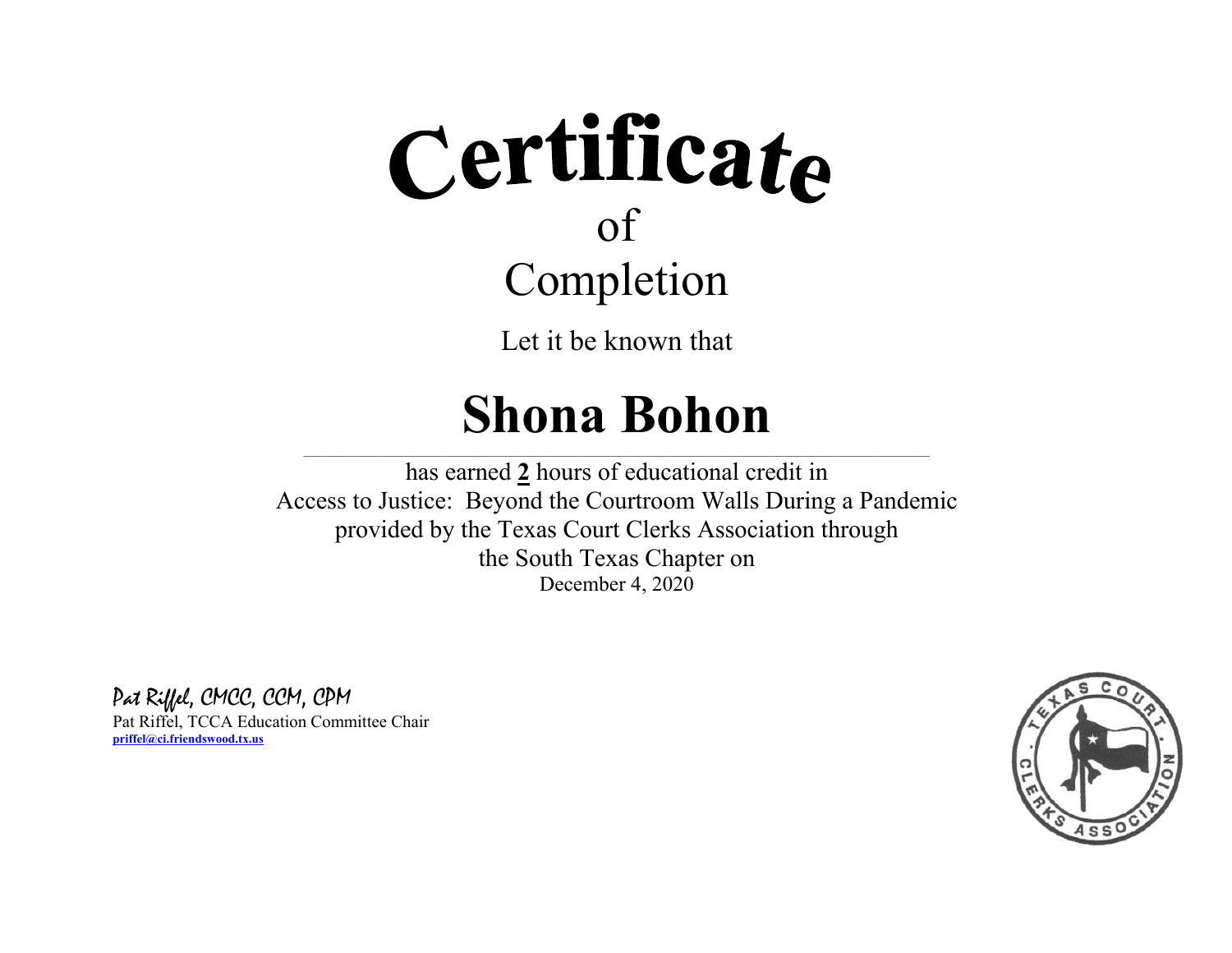Let it be known that

### **Andrea Brooks**

 $\_$  , and the state of the state of the state of the state of the state of the state of the state of the state of the state of the state of the state of the state of the state of the state of the state of the state of the has earned **2** hours of educational credit in Access to Justice: Beyond the Courtroom Walls During a Pandemic provided by the Texas Court Clerks Association through the South Texas Chapter on December 4, 2020

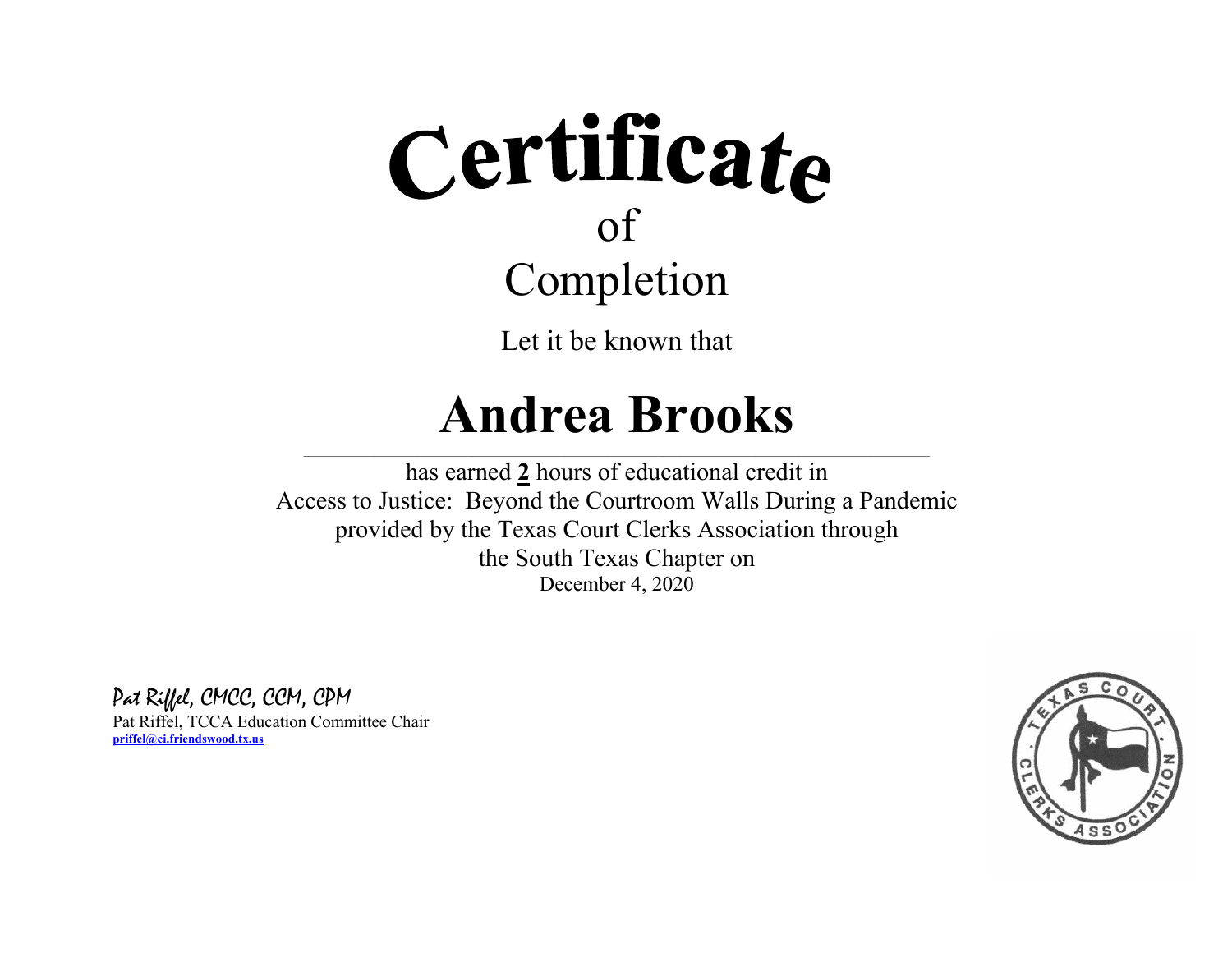Let it be known that

### **Natasha Castille**

 $\_$  , and the state of the state of the state of the state of the state of the state of the state of the state of the state of the state of the state of the state of the state of the state of the state of the state of the has earned **2** hours of educational credit in Access to Justice: Beyond the Courtroom Walls During a Pandemic provided by the Texas Court Clerks Association through the South Texas Chapter on December 4, 2020

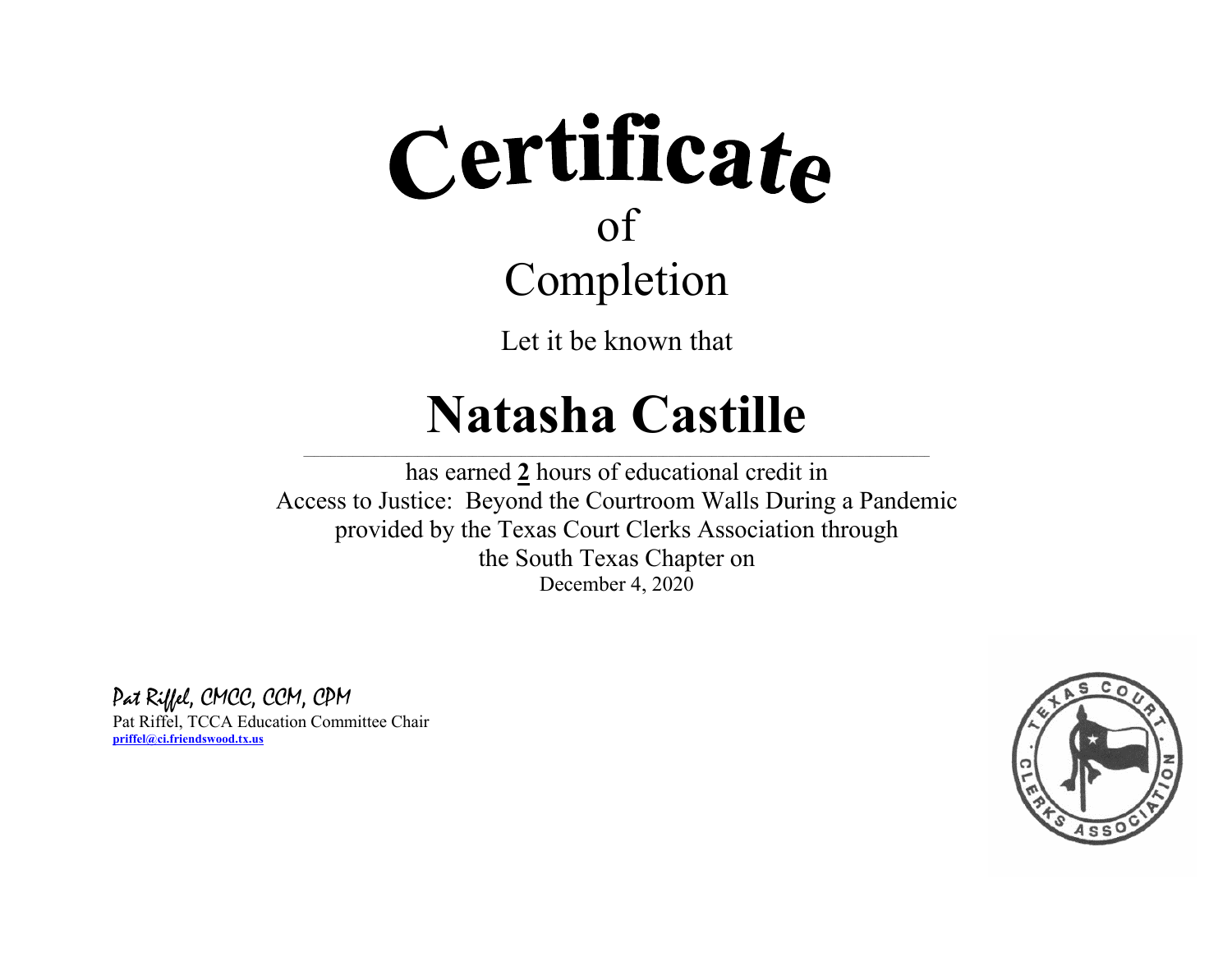Let it be known that

### **Laura Garza**

 $\_$  , and the state of the state of the state of the state of the state of the state of the state of the state of the state of the state of the state of the state of the state of the state of the state of the state of the has earned **2** hours of educational credit in Access to Justice: Beyond the Courtroom Walls During a Pandemic provided by the Texas Court Clerks Association through the South Texas Chapter on December 4, 2020

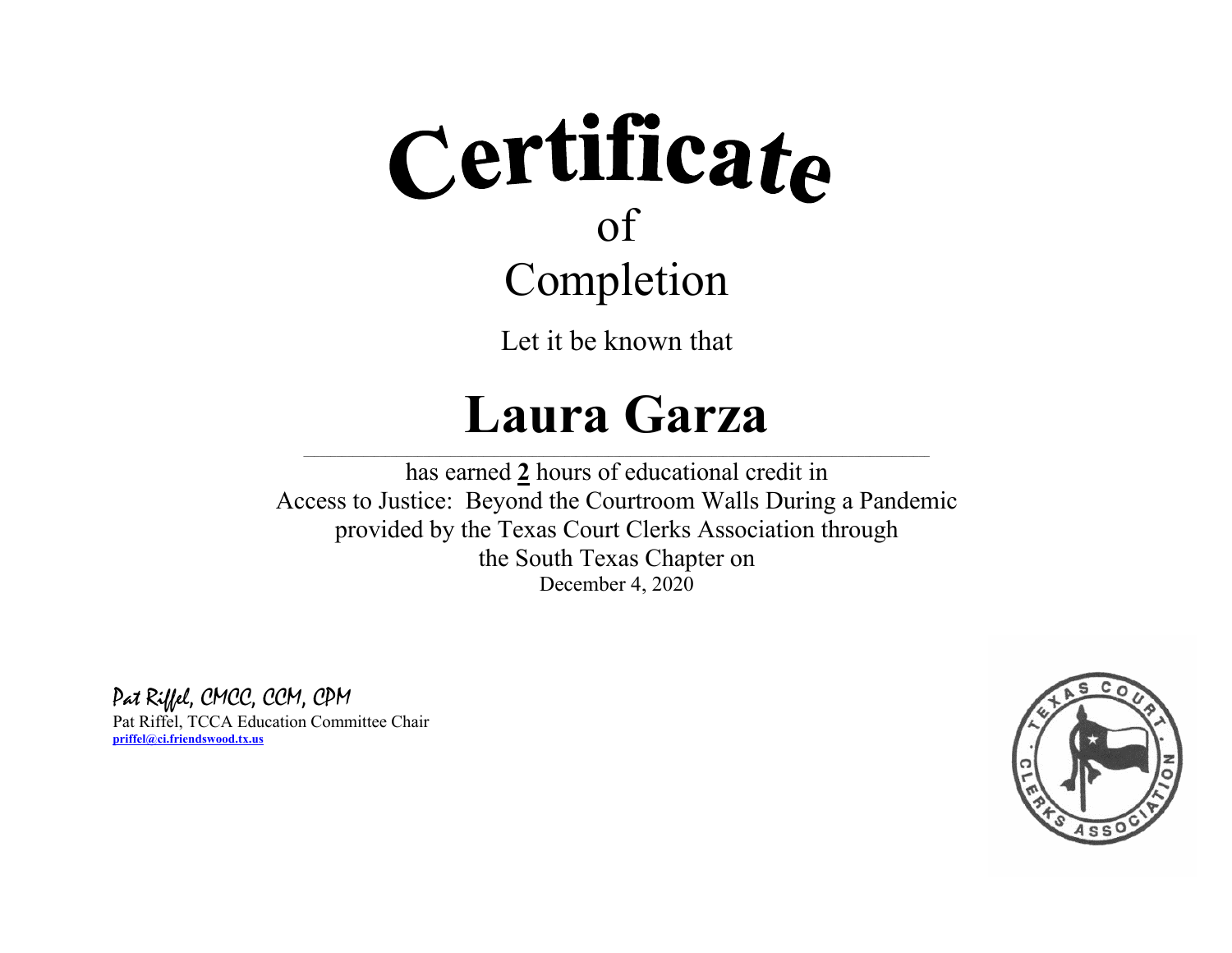Let it be known that

## **Elaine Lawley**

 $\_$  , and the state of the state of the state of the state of the state of the state of the state of the state of the state of the state of the state of the state of the state of the state of the state of the state of the has earned **2** hours of educational credit in Access to Justice: Beyond the Courtroom Walls During a Pandemic provided by the Texas Court Clerks Association through the South Texas Chapter on December 4, 2020

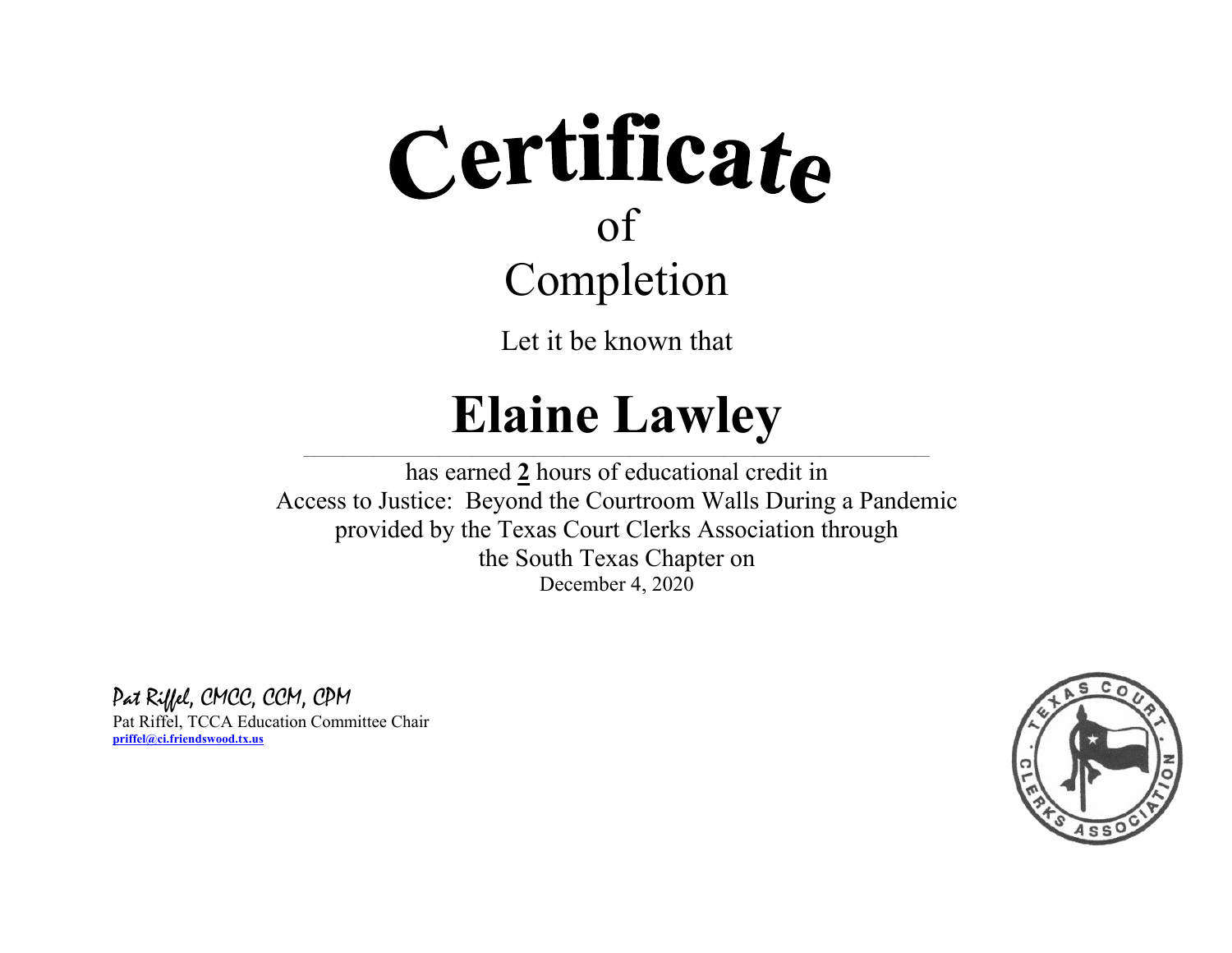Let it be known that

## **Sonya Miller**

 $\_$  , and the state of the state of the state of the state of the state of the state of the state of the state of the state of the state of the state of the state of the state of the state of the state of the state of the has earned **2** hours of educational credit in Access to Justice: Beyond the Courtroom Walls During a Pandemic provided by the Texas Court Clerks Association through the South Texas Chapter on December 4, 2020